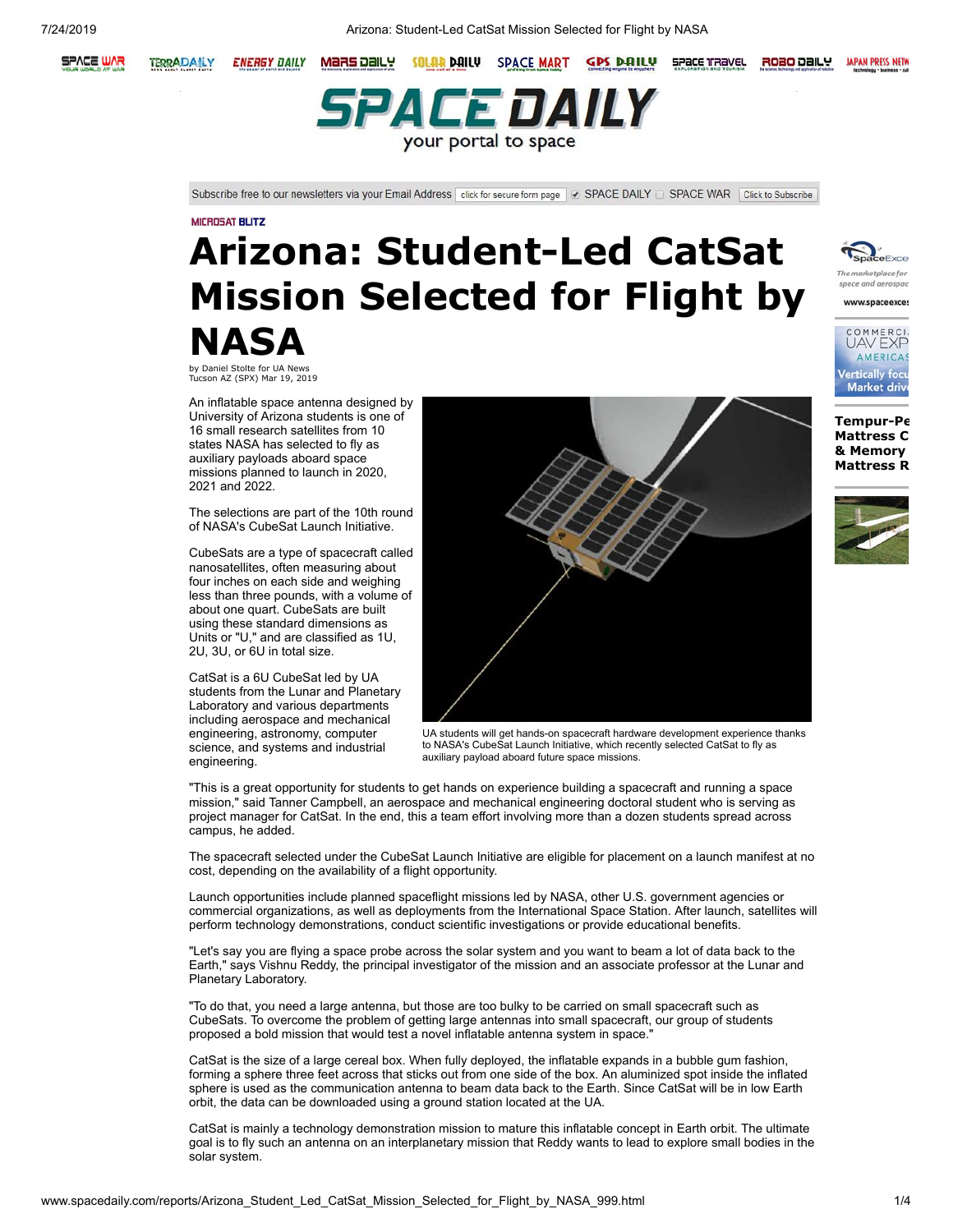Inflatable antenna technology is the brain child of UA astronomy professor Christopher Walker, who is also the science principal investigator of the mission. FreeFall Aerospace, a local small business co-founded by Walker to advance inflatable antenna technology, helped the project as an industrial affiliate.

Two engineering principal investigators - Roberto Furfaro, a professor in the Department of Systems and Industrial Engineering, and assistant<br>professor Jekan Thanga, an assistant professor in the Department of Aerospace an building the actual spacecraft hardware on campus.

+ [NASA's CubeSat](http://www.nasa.gov/directorates/heo/home/CubeSats_initiative) Launch Initiativ

#### **Related Links**

[Lunar and Planetary Laboratory at the University Of Arizona](https://www.lpl.arizona.edu/) [Microsat News and Nanosat News at SpaceMart.com](http://www.spacedaily.com/MicroSat_Blitz.html)

**Recommend** [Share](https://www.facebook.com/sharer/sharer.php?u=http%3A%2F%2Fwww.spacedaily.com%2Freports%2FArizona_Student_Led_CatSat_Mission_Selected_for_Flight_by_NASA_999.html&display=popup&ref=plugin&src=like&kid_directed_site=0&app_id=194748843878882) 19 people recommend this. Be the first of your friends.

[Tweet](https://twitter.com/intent/tweet?original_referer=http%3A%2F%2Fwww.spacedaily.com%2Freports%2FArizona_Student_Led_CatSat_Mission_Selected_for_Flight_by_NASA_999.html&ref_src=twsrc%5Etfw&text=Arizona%3A%20Student-Led%20CatSat%20Mission%20Selected%20for%20Flight%20by%20NASA&tw_p=tweetbutton&url=http%3A%2F%2Fwww.spacedaily.com%2Freports%2FArizona_Student_Led_CatSat_Mission_Selected_for_Flight_by_NASA_999.html)

#### **Thanks for being here;**

We need your help. The SpaceDaily news network continues to grow but revenues have never been harder to maintain.

With the rise of Ad Blockers, and Facebook - our traditional revenue sources via quality network advertising continues to decline. And unlike so many other news sites, we don't have a paywall - with those annoying usernames and passwords.

Our news coverage takes time and effort to publish 365 days a year.

If you find our news sites informative and useful then please consider becoming a regular supporter or for now make a one off contribution.

> **SpaceDaily Contributor \$5 Billed Once Donate**



**credit card or paypal**



**paypal only**

## **MICROSAT BLITZ [Ready for Launch, NASA: UVA Space](http://www.spacedaily.com/reports/Ready_for_Launch_NASA_UVA_Space_Satellite_is_A_OK_999.html) Satellite is A-OK**

Charlottesville VA (SPX) Mar 04, 2019 A project built by a team of University of Virginia engineering students took a giant leap toward outer space Tuesday when they and student colleagues from Old Dominion University and Virginia Tech delivered small satellites, called "CubeSats," to NanoRacks, an aerospace company in Houston. NanoRocks will integrate the CubeSats into a deployer aboard a rocket set for launch next month to the International Space Station. The satellites are part of the Virginia CubeSat Constellation mission, a ... read [more](http://www.spacedaily.com/reports/Ready_for_Launch_NASA_UVA_Space_Satellite_is_A_OK_999.html)



**Comment using your Disqus, Facebook, Google or Twitter login. 0 Comments [spacedaily](https://disqus.com/home/forums/spacedaily/) <sup>1</sup> Login f** Share **Sort by Best**  $\sim$ **LOG IN WITH OR SIGN UP WITH DISQUS ?** Name Start the discussion… **Recommend**

Be the first to comment.

**ALSO ON SPACEDAILY**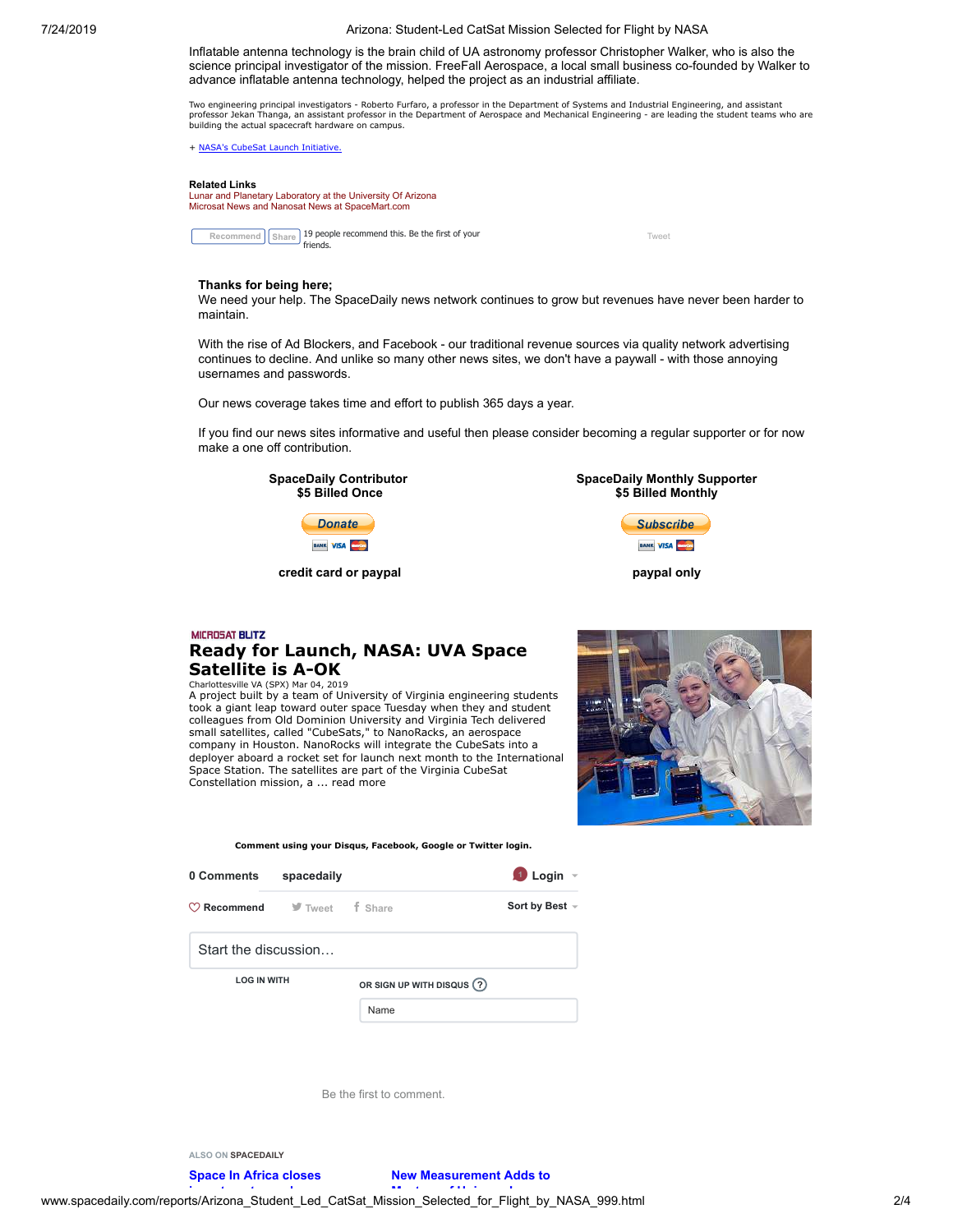**Mystery of Universe's …**

Avatar model of this universe **Kristianna Thomas** — Is our

complete? We measure celestial objects in order to quantify the structure of the universe therefore having a complete understanding of the expansion of the universe. My first thought is how is the universe expanding. Saying that the universe is expanding, the distance between galaxies, does not say how it is expanding. Is it expanding in an outward direction, or is it collapsing onto itself. The primal universe was a sea of dust and matter that provided the necessary building material for the development of the early galaxies; there was room to groove. As the universe aged more galaxies were born, and the dust and materials of the primal universe was consumed. Unfortunately, we know of the structures of the galaxies, but we don't have a clue of the structure of the universe. Is the universe a spiral, barrel or what ever. We know that large galaxies are consuming smaller galaxies, consolidating the matter of the universe; fewer and fewer galaxies more space. Is the universe consolidating into definitive arms that [spiral out of the universal center? How](http://disq.us/?url=http%3A%2F%2Fwww.spacedaily.com%2Freports%2FNew_Measurement_Adds_to_Mystery_of_Universes_Expansion_Rate_999.html&key=lpe3mDDnqqxAy7Y2oUTw_A) many arms does the universe have, and how many will it be left with? In 400 billion years from now will there be only two counter-posing arms left in the universe; causing it to implode and consolidate into one giant super

1 comment • 8 days ago

Avatar Africa, and odd name to begin **Kristianna Thomas** — Space in with, in principle sounds like a great idea. That there is movement-a-foot in relations to advancement of technologies and space exploration, but as I went to the site I found that their subscriptions is \$99/ 6 months, \$163/year, and corporate subs are in the stratosphere. With these prices who could afford them; especially when there are only eleven reporters who have to cover all of Africa. How could the Average African pay for this [new outlet? If you are part of the rising](http://disq.us/?url=http%3A%2F%2Fwww.africadaily.net%2Freports%2FSpace_In_Africa_Closes_Investment_Round_Expands_Staff_To_Eleven_People_Across_Five_African_Nations_999.html&key=b-N7m8p-BU-f6ASYz4UCjQ) Upwardly Mobile African Middle-class (UMAM), as compared to the Downwardly Plunging Impoverished African Working-class (DPIAW). The middle-class snobs from India thumb their noses at the lower classes, saying that their Space classes are not meant for the average son of a "Richet Shaw driver. Elitist. Is the African "Middle class looking down upon the African Working class? Will the Average Working Class black be allowed to be part of the Space in Africa; although Africa has plenty of space; not a lot of available drinking water.

**investment round** 1 comment • 8 days ago

#### **US slaps sanctions on Al-Qaeda affiliate in Mali**

1 comment • 8 days ago

Avatar freeze all US assets owned by **joanofark06** — "The sanctions [the group or its leaders, and block US](http://disq.us/?url=http%3A%2F%2Fwww.spacewar.com%2Freports%2FUS_slaps_sanctions_on_Al-Qaeda_affiliate_in_Mali_999.html&key=PSvO5mB5vC-i0ZPytuAJ9A) citizens and institutions from having financial dealings with them."What were they doing with "ALL" of the US assets to BEGIN WITH?? So all this time, the US has been their buddies, giving them "things"?? Oh well, I shouldn't be surprised at this news.

#### **India to make new bid to launch Moon rocket on …**

1 comment • 7 days ago

mass?

AvatarJust wanted to point out that **schmoe** — "helium fuel leak." helium is not a fuel.Since the GSLV [rocket is powered by hypergolics, I'm](http://disq.us/?url=http%3A%2F%2Fwww.spacedaily.com%2Freports%2FIndia_to_make_new_bid_to_launch_Moon_rocket_on_Monday_999.html&key=fZSZui0ZWBxyeC2kQSNIwg) guessing the helium pressurizes the hydrazine and N2O4 fuel tanks.

### ✉ **Subscribe** d **[Add Disqus to your siteAdd DisqusAdd](https://disqus.com/)**

**Di ' P i P li P i P li P i**

#### **Share this article via these popular social media networks**  $\sim$   $\approx$

| $\blacksquare$ del.icio.us                                                                                                     | all Digg                                      | Reddit                                                                                                                       | Gl <sub>Google</sub> |
|--------------------------------------------------------------------------------------------------------------------------------|-----------------------------------------------|------------------------------------------------------------------------------------------------------------------------------|----------------------|
| SPACE TRAVEL                                                                                                                   | NASA schedules its first women-only spacewalk | <b>SPACE MART</b><br>OneWeb starts to mass-produce satellites in Florida                                                     |                      |
| The time to apply to space for humanity is now!<br>NASA's JPL seeking applicants for First Space Accelerator                   |                                               | Lockheed Martin develops world-first LTE-Over-Satellite<br>System                                                            |                      |
| Soyuz MS-12 docks at the International Space Station                                                                           |                                               | OneWeb Secures \$1.25 Billion in New Funding After<br>Successful Launch                                                      |                      |
| ROCKET SCIENCE<br>Ariane 6 maiden flight will deploy satellites for OneWeb,<br>additional launches booked                      |                                               | UAE announces pan-Arab body for space programme<br><b>TECH SPACE</b>                                                         |                      |
| Rocket Crafters pivots with new patents for 3D-printed fuel<br>Key Space Launch System Stage Separation Mechanism<br>Installed |                                               | A decade on, smartphone-like software finally heads to space<br>Terminator-like liquid metal moves and stretches in 3D space |                      |
|                                                                                                                                |                                               | Not so fantastic: Can Japan end its love affair with plastic?                                                                |                      |
| Russia's Vostochny Cosmodrome Ready for Space, ISS                                                                             |                                               | Researchers turn liquid metal into a plasma                                                                                  |                      |